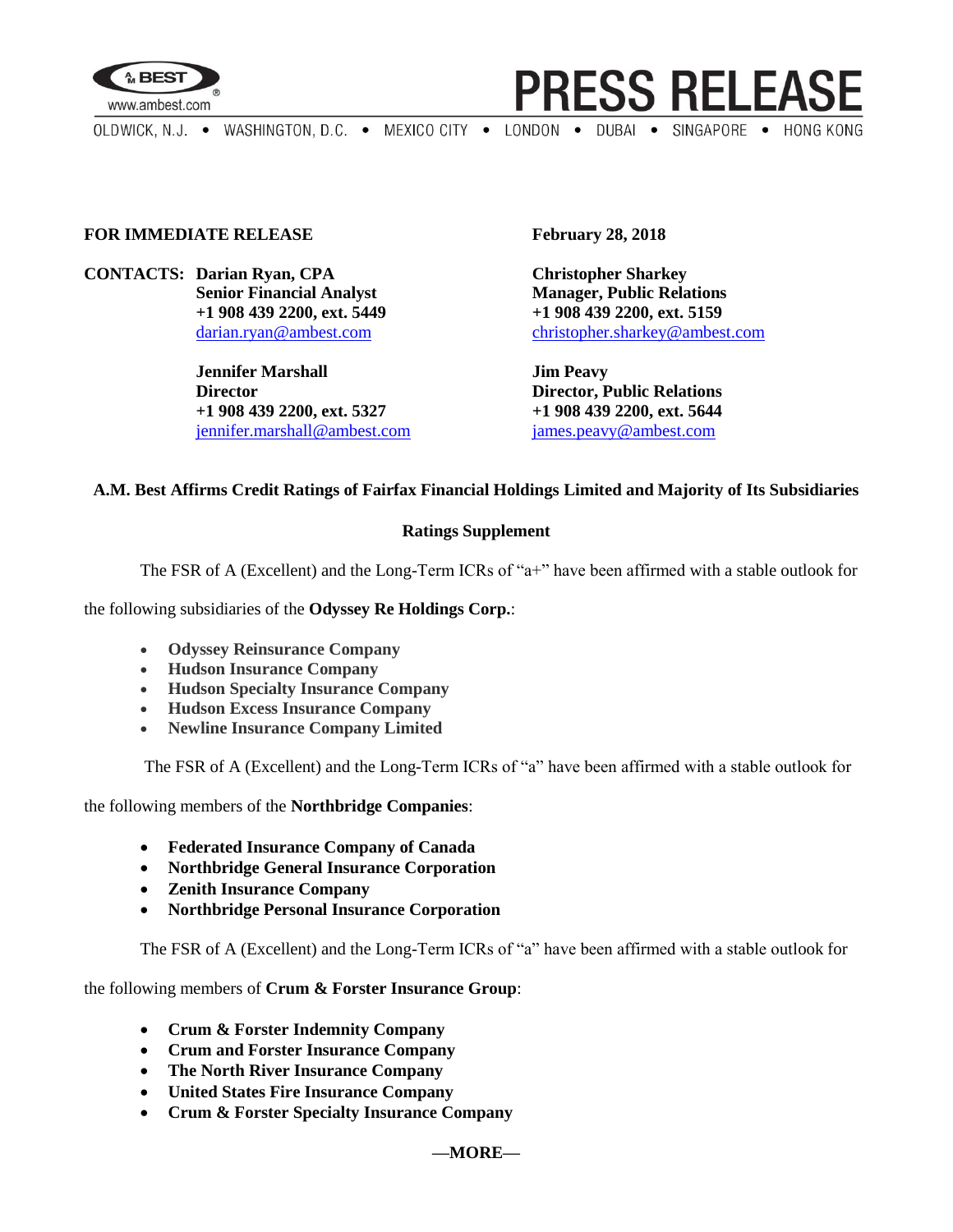

OLDWICK, N.J. . WASHINGTON, D.C. . MEXICO CITY . LONDON . DUBAI . SINGAPORE . HONG KONG

**PRESS RELEASE** 

**—2—**

- **First Mercury Insurance Company**
- **American Underwriters Insurance Company**
- **Seneca Insurance Company, Inc.**
- **Seneca Specialty Insurance Company**

The FSR of A (Excellent) and the Long-Term ICRs of "a" have been affirmed with a stable outlook for

the following members of **Zenith National Insurance Group**:

- **Zenith Insurance Company**
- **ZNAT Insurance Company**

The FSR of A (Excellent) and the Long-Term ICRs of "a" have been affirmed with a stable outlook for

# **Wentworth Insurance Company Limited**.

The Long-Term ICRs of "bbb" have been affirmed with a stable outlook for **Fairfax Financial Holdings** 

# **Limited**, **Zenith National Insurance Corp**. and **Fairfax (US) Inc.**

The following Long-Term IRs have been affirmed with a stable outlook:

# **Fairfax (US) Inc.—**

-- "bbb" on USD 300 million 4.875% senior unsecured debentures, due 2024

# **Zenith National Insurance Corp.—**

-- "bbb-" on USD 77.3 million 8.55% subordinated deferrable debentures, due 2028

# **Fairfax Financial Holdings Limited—**

- -- "bbb" on USD 225 million 7.375% senior unsecured notes, due 2018
- -- "bbb" on CAD 275 million 7.25% senior unsecured debentures, due 2020
- -- "bbb" on USD 500 million 5.8% senior unsecured notes, due 2021
- -- "bbb" on CAD 400 million 6.4% senior unsecured notes, due 2021
- -- "bbb" on CAD 450 million 5.84% senior unsecured notes, due 2022
- -- "bbb" on CAD 400 million 4.5% senior unsecured notes, due 2023
- -- "bbb" on CAD 350 million 4.95% senior unsecured notes, due 2025
- -- "bbb" on USD 125 million 8.3% senior unsecured notes, due 2026
- -- "bbb" on CAD 450 million 4.7% senior unsecured notes, due 2026
- --"bbb" on CAD 650 million 4.25% senior unsecured notes, due 2027
- -- "bbb" on USD 125 million 7.75% senior unsecured notes, due 2037
- -- "bb+" on CAD 150.4 million Series C cumulative, five-year rate reset preferred shares
- -- "bb+" on CAD 99.6 million Series D cumulative, floating rate preferred shares
- -- "bb+" on CAD 99.2 million Series E cumulative, five-year rate reset preferred shares
- -- "bb+" on CAD 89 million Series F cumulative, floating rate preferred shares